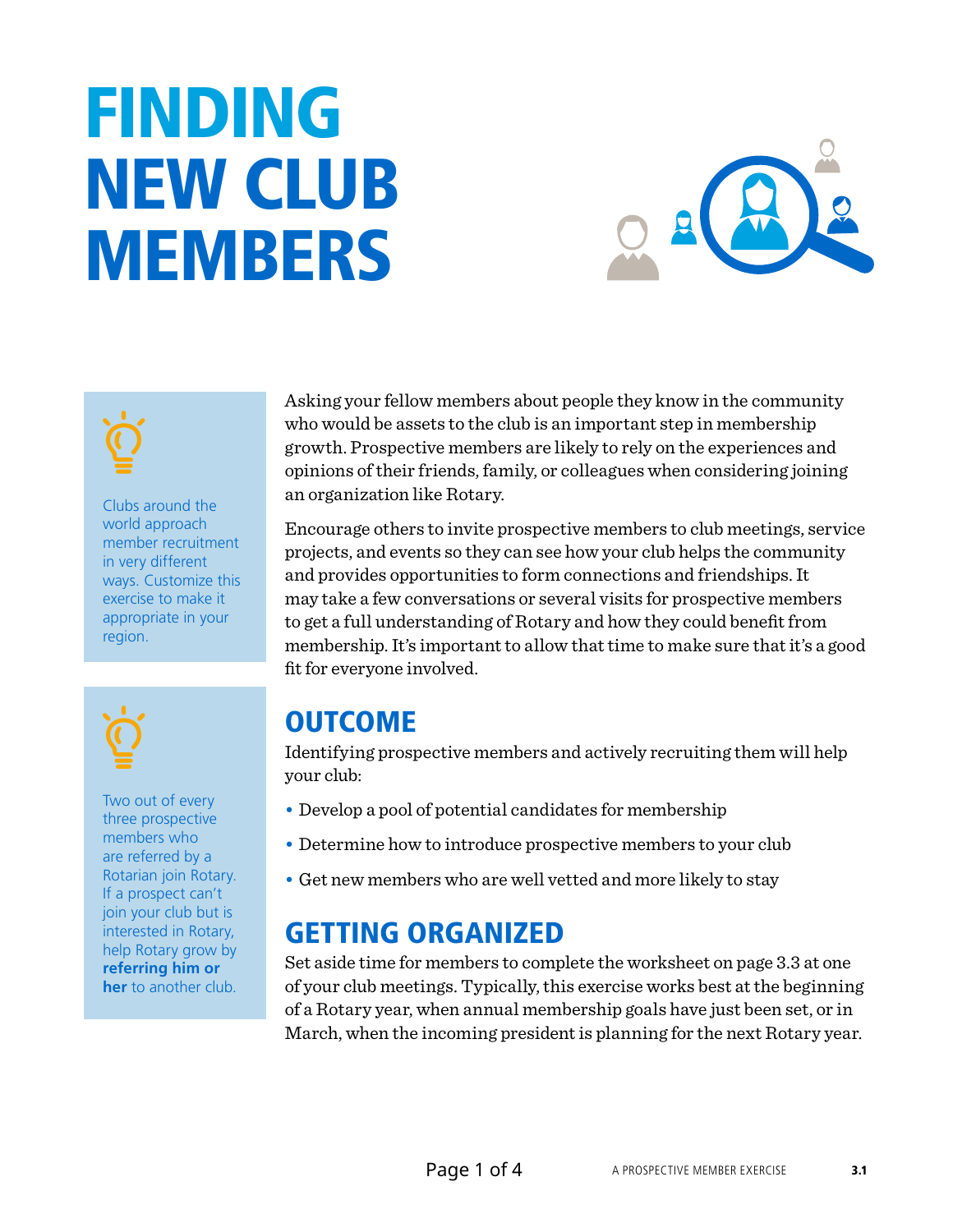Note: Each of the steps can take a week or longer. When planning your assessment, be sure to allow enough time.



Prospective members can also find their way to your club by inquiring about membership on Rotary.org. To see a list of potential members in your area who have been reviewed by your district and assigned to your club for consideration, sign in to My Rotary and head over to the **[Club](https://www.rotary.org/myrotary/en/manage/club-district-administration/826) [Administration](https://www.rotary.org/myrotary/en/manage/club-district-administration/826)** page.

## GETTING STARTED

Ready to start? Here's how.

### **Step 1: Ask members to complete the Identifying Prospective Members Worksheet**

Explain the purpose of this exercise and how it relates to the assessments your club has already completed. Distribute the worksheet to club members and ask them to complete it. Compile the information from the worksheets and maintain a master list of prospects.

#### **Step 2: Make an action plan**

Compile the names that were circled on the worksheets and make a plan to invite those people to a club meeting, service project, or social event. If you conducted classification and diversity assessments, refer to the list of groups you found to be underrepresented in your club. Your plan should specify who you'll invite, to what, who will invite them, and how they'll do so.

#### **Step 3: Invite prospective members to a club event**

Invite the people you identified as qualified prospective members to attend an upcoming service project or meeting. Or host a special event where they can meet club members and learn about the club in a casual atmosphere. Make them feel welcome by having the club president or another leader greet them personally.

#### **Step 4: Follow through**

- Ask members who invited prospective members to contact their guests and report back on their interest in joining.
- Keep the worksheets and your compiled list for future recruiting efforts.
- Regularly go to My Rotary's Club Administration area to track membership leads gathered through Rotary's website.
- If you find people who are interested in Rotary and qualified for membership but not a good fit for your club, refer [them](https://www.rotary.org/myrotary/en/member-center/member-referral) to another club.

#### **Interested in doing other assessments?**

[Representing Your Community's Professions: A Classification Assessment](https://www.rotary.org/myrotary/en/document/representing-your-communitys-professions-classification-assessment) [Diversifying Your Club: A Member Diversity Assessment](https://www.rotary.org/myrotary/en/document/diversifying-your-club-member-diversity-assessment) [Improving Your Member Retention: Retention Assessment and Analysis](https://www.rotary.org/myrotary/en/document/improving-your-member-retention-retention-assessment-and-analysis) [Enhancing the Club Experience: Member Satisfaction Survey](https://www.rotary.org/myrotary/en/document/enhancing-club-experience-member-satisfaction-survey) [Understanding Why Members Leave: Exit Survey](https://www.rotary.org/myrotary/en/document/understanding-why-members-resign-exit-survey)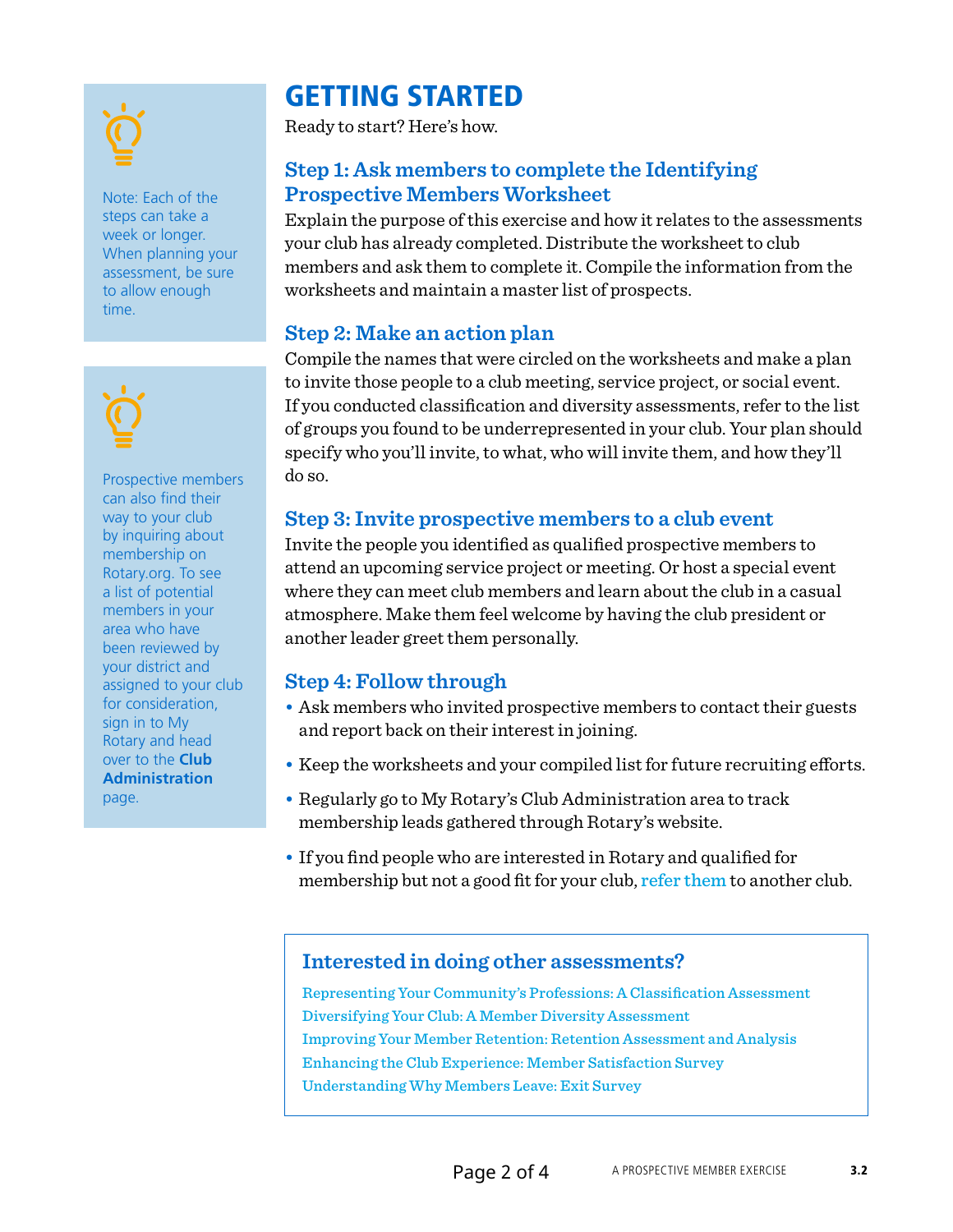

Think of your contacts, acquaintances, friends, and family members who might qualify for membership in your club. It's not necessary to know whether they are ready to join Rotary.

Once you've listed your contacts, circle the names of any you feel would be a good fit for your club.

Member name: \_\_\_\_\_\_\_\_\_\_\_\_\_\_\_\_\_\_\_\_\_\_\_\_\_\_\_\_\_\_\_\_\_\_\_\_\_\_\_ Date: \_\_\_\_\_\_\_\_\_\_\_\_\_\_\_\_\_\_\_\_\_\_\_\_\_\_\_\_\_\_\_\_\_\_\_

#### **Professional Contacts**

Consider your supervisor, current and former colleagues, acquaintances from professional associations, and people you have done business with recently.

| Name: | Occupation: |
|-------|-------------|
| Name: | Occupation: |

#### **Service Contacts**

Consider neighbors, community leaders, and acquaintances who have volunteered with you on Rotary or non-Rotary events or service projects.

| Name: | .Occupation: |
|-------|--------------|
| Name: | Occupation:  |